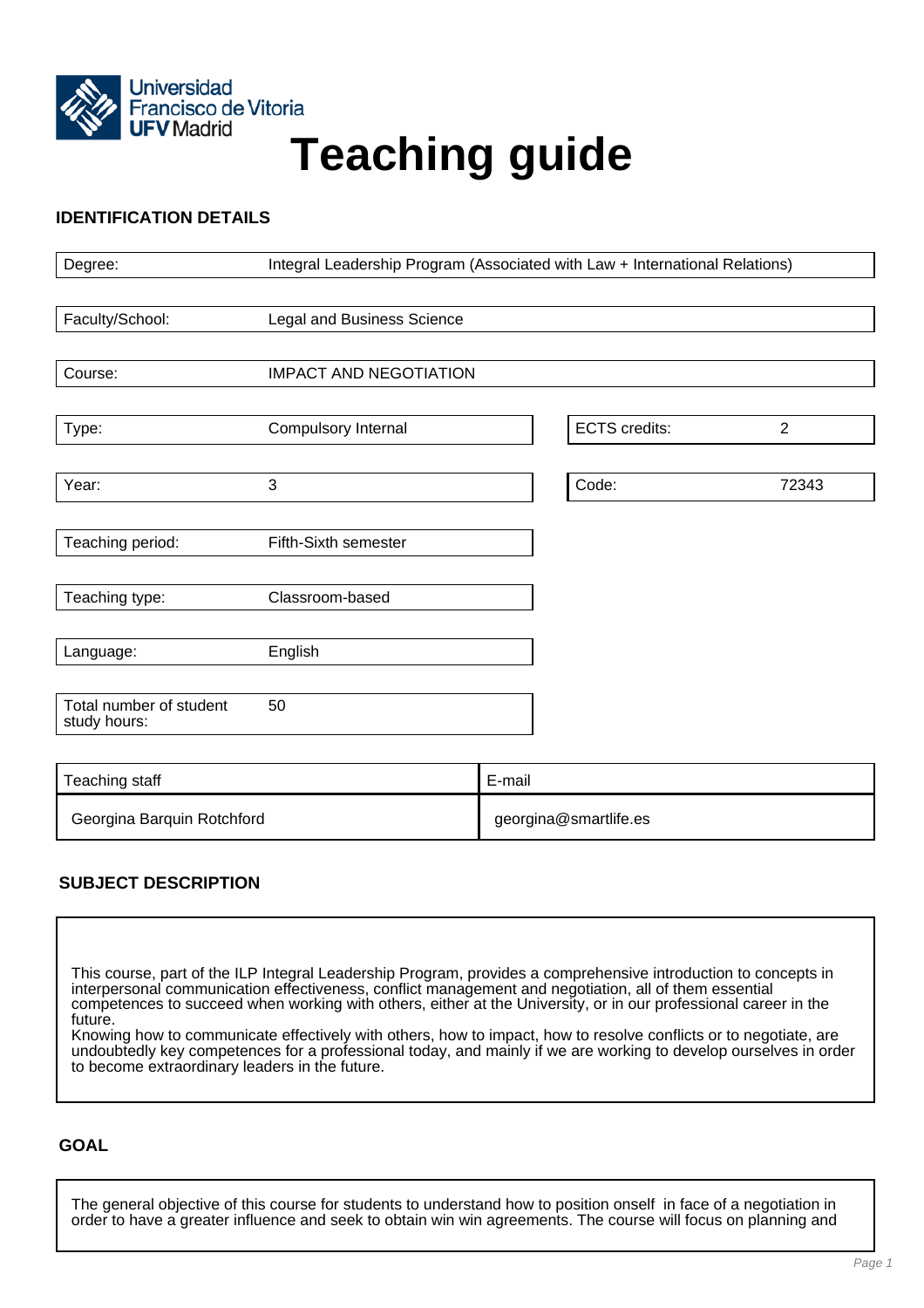strategy , through real life case examples.

The specific aims of the subject are: Understand and practice the communication climate necessary for effective negotiations and controversial / conflict situations. Develop a deeper understanding of the conflict resolution processes. Acquire skills to solve conflicts effectively. Develop a deeper understanding of the negotiation processes. Acquire skills to negotiate effectively.

### **PRIOR KNOWLEDGE**

It is recommended that students review interpersonal communication key concepts studied in previous years, as well as recover their MBTI.

## **COURSE SYLLABUS**

NEGOTIATION SKILLS:

- What's negotiation?
- Basic negotiation laws: dependence and exchange. Negotiation process and its phases.
- Key principles and skills to negotiate effectively.(Batna, Zopa, Meso, Empathy vs Assertiveness)
- Conflict management Test

### **EDUCATION ACTIVITIES**

Learn by doing approach in which students are expected to participate actively. Role plays Style tests Case studies Analyzing a film

### **DISTRIBUTION OF WORK TIME**

| <b>CLASSROOM-BASED ACTIVITY</b> | INDEPENDENT STUDY/OUT-OF-CLASSROOM<br><b>ACTIVITY</b> |  |
|---------------------------------|-------------------------------------------------------|--|
| 16                              | 34                                                    |  |
| hours                           | hours                                                 |  |

### **SKILLS**

### **LEARNING RESULTS**

The student will recognize conflicts as an opportunity.

The student will know the role of emotions in a conflict, having learned techniques to handle them properly. The student will know different possible modes when negotiating or managing a conflict, and which is the most

appropriate depending on the circumstances.

The student will know what is to negotiate and what are the main negotiation laws.

The student will know the phases of the negotiation and the basic principles and skills to be taken into account in order to negotiate effectively.